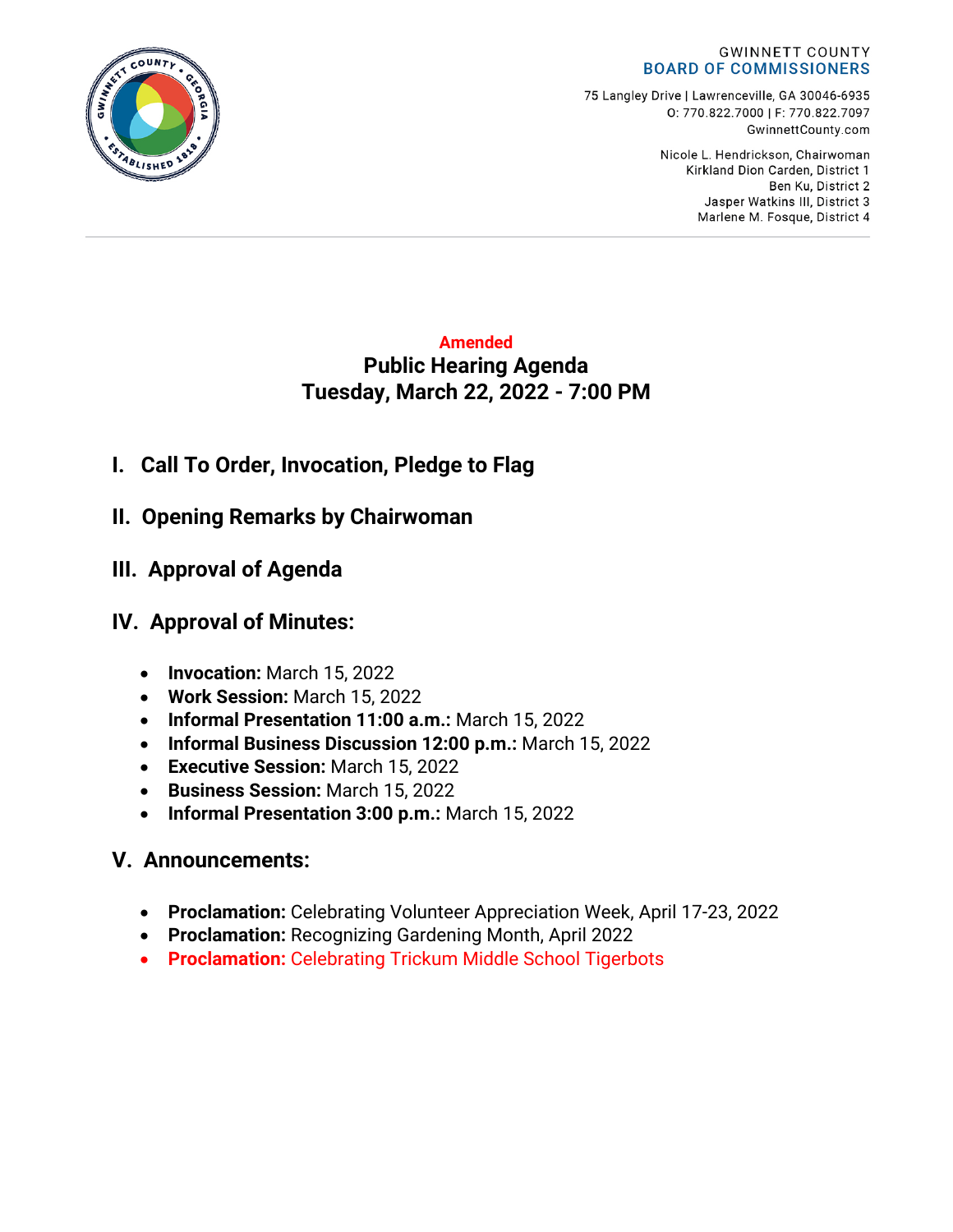## **VI. Public Hearing - Old Business**

#### **1. Planning & Development/Susan Canon**

**2022-0044 CIC2022-00001,** Applicant: 6590 Sugarloaf Investments, LLC, c/o Andersen, Tate & Carr, P.C., Owner: Blue Panther Development, LLC., Tax Parcel No. R7122 185; 6590 Sugarloaf Parkway; Change in Conditions of Zoning for Property Zoned C-2, 1.63 acres, District 1/Carden (Tabled on 2/22/2022) (Public hearing was not held) [Planning Department Recommendation: Deny] [Planning Commission Recommendation: Tabled - Date: 4/11/2022]

**2022-0138 CIC2022-00002,** Applicant: Thomas Eye Medical Properties, LLC c/o Andersen, Tate & Carr, P.C.; Owner: Overlook at Huntcrest, LLC; Tax Parcel No. R7155 518; 1465 Satellite Boulevard; Change in Conditions of Zoning for Property Zoned MU-R; 3.56 acres; District 1/Carden (Tabled on 2/22/2022) (Public hearing was not held) [Planning Department Recommendation: Deny] [Planning Commission Recommendation: Deny]

**2021-1624** (Formerly GCID 20211158) **RZC2021-00021**, Applicant: Reside Partners, LLC c/o Andersen, Tate & Carr, P.C., Owners: Mansour Properties, LLC, Lifestyle Family, LP, John W. Bailey, Rubin Lansky, et. al., and The Lansky Partnership, LP; Rezoning of Tax Parcel Nos. R7146 050, 031, 001, and 007; 1213 Laurel Crossing Parkway, 2620 Mall of Georgia Boulevard, 2900 Buford Drive, and 2900 Block of Buford Drive; C-2 and RA-200 to MU-R for a Mixed-Use Development; 18.19 acres. District 4/Fosque (Tabled on 2/22/2022) (Public hearing was not held) [Planning Department Recommendation: Approve with Conditions] [Planning Commission Recommendation: Approve with Conditions]

**2021-1646** (Formerly GCID 20211461) **RZC2021-00025**, Applicant: JLB Partners, LLC, Owner: Executive Committee-Baptist Convention; Rezoning of Tax Parcel No. R7122 005; 6405 Sugarloaf Parkway; R-100, O-I, and C-2 to MU-R for a Mixed-Use Development; 40.45 acres. District 1/Carden (Tabled on 2/22/2022) (Public hearing was not held) [Planning Department Recommendation: Deny] [Planning Commission Recommendation: Tabled - Date: 4/11/2022]

**2022-0146 RZC2022-00005,** Applicant: Ruby Lee; Owners: Lynda Li Trust and Shen Tsou-Han; Rezoning of Tax Parcel Nos. R5016 022, 023, and 068; 2871 and 2885 Lawrenceville Highway; C-2 and R-75 to MU-C for a Mixed-Use Development; 10.68 acres; District 4/Fosque (Tabled on 2/22/2022) (Public hearing was not held) [Planning Department Recommendation: Deny] [Planning Commission Recommendation: Approve with Conditions]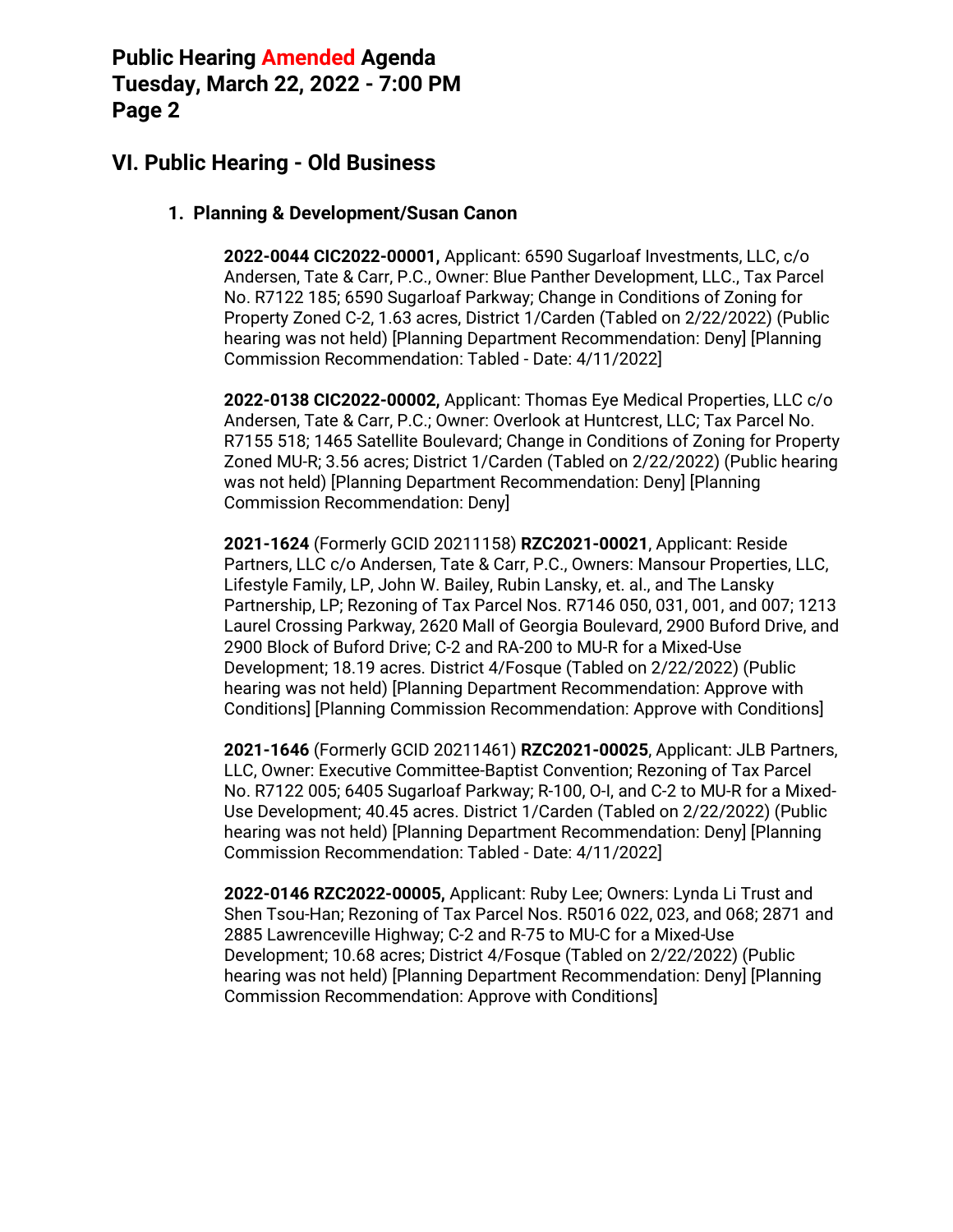## **VI. Public Hearing - Old Business**

#### **1. Planning & Development/Susan Canon**

**2022-0152 RZM2022-00003,** Applicant: Fall Leaf Residential, LLC c/o Andersen, Tate & Carr, P.C.; Owners: Paul and Deborah O'Shield; Rezoning of Tax Parcel No. R3001 050; 2978 Hog Mountain Road; RA-200 to R-TH for Townhouses; 6.5 acres; District 3/Watkins (Tabled on 2/22/2022) (Public hearing was not held) [Planning Department Recommendation: Approve with Conditions as R-75] [Planning Commission Recommendation: Tabled - Date: 4/11/2022]

**2022-0153 RZM2022-00005,** Applicant: Shelton McNally Real Estate Partners, LLC c/o Andersen, Tate & Carr, P.C.; Owner: Ingles Markets, Inc.; Rezoning of Tax Parcel No. R6040 158; 5100 Annistown Road; C-2 to R-TH for Townhouses; 19.31 acres; District 3/Watkins (Tabled on 2/22/2022) (Public hearing was not held) [Planning Department Recommendation: Approve with Conditions] [Planning Commission Recommendation: Deny w/out Prejudice]

**2022-0142 RZR2022-00007,** Applicants: Stephen and Elaine Sulser; Owners: Stephen and Elaine Sulser; Rezoning of Tax Parcel No. R5188 075; 2981 Berry Road; R-100 to RA-200 for an Equestrian Facility; 2.5 acres; District 3/Watkins (Tabled on 2/22/2022) (Public hearing was not held) [Planning Department Recommendation: Deny] [Planning Commission Recommendation: Deny]

### **VII. Public Hearing - New Business**

#### **1. Support Services/Angelia Parham**

**2022-0311 Approval/authorization** for the Chairwoman to execute any and all documents necessary to abandon 1,784 square feet of right of way formerly used as a public road known as Atkinson Road located in Land Lot 43 of the 7th Land District, Lawrenceville, in accordance with O.C.G.A. § 32-7-2, and to exchange it for 1,784 square feet of real property located at 5390 Sugarloaf Parkway, Lawrenceville, in accordance with O.C.G.A. § 36-9-3. Subject to approval as to form by the Law Department. (Staff Recommendation: Approval)

#### **2. Change in Conditions**

**2022-0280 CIC2022-00003,** Applicant: Olufemi Balogun; Owner: Olufemi Balogun; Tax Parcel No. R7117 175; 2237 Staunton Drive; Change in Conditions of Zoning for Property Zoned R-ZT; 0.12 acres; District 1/Carden [Planning Department Recommendation: Approve with Conditions] [Planning Commission Recommendation: Approve with Conditions]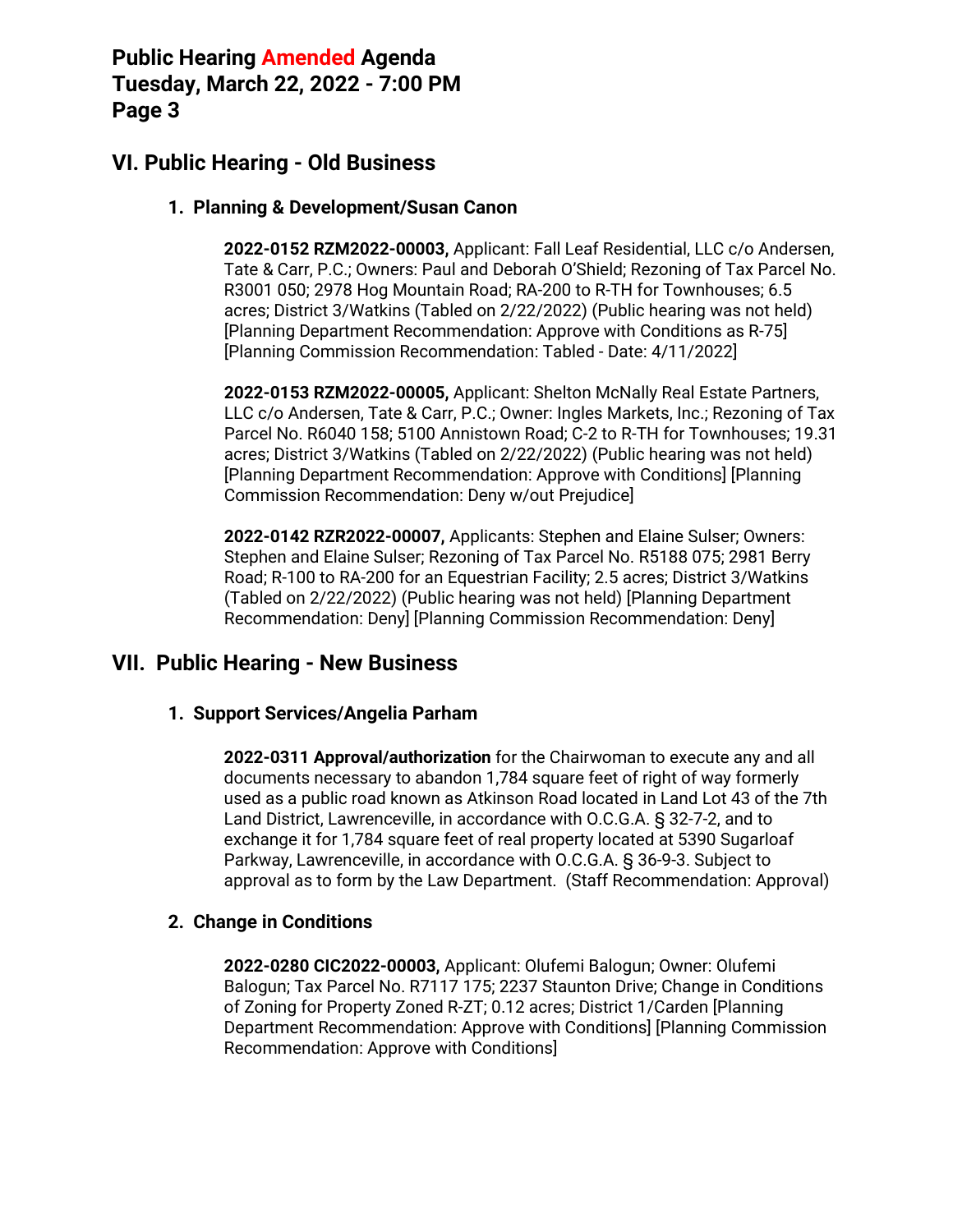### **VII. Public Hearing - New Business**

### **3. Special Use Permit**

**2022-0278 SUP2022-00008,** Applicant: CW Real Estate Development, LLC; Owners: K&C Plaza Inc. and Daniel D. Lee; Tax Parcel Nos. R7156 006, 007, and 212; 1201 and 1205 Old Peachtree Road; Special Use Permit in a C-2 Zoning District for a Car Wash; 1.6 acres; District 1/Carden [Planning Department Recommendation: Approve with Conditions] [Planning Commission Recommendation: Approve with Conditions]

**2022-0279 SUP2022-00009,** Applicant: Ben Istoc; Owner: Ben Istoc; Tax Parcel No. R7090 346; 1992 Azalea Drive; Special Use Permit in a R-100 Zoning District for an Accessory Building; 3.00 acres; District 4/Fosque [Planning Department Recommendation: Approve with Conditions] [Planning Commission Recommendation: Approve with Conditions]

**2022-0293 SUP2022-00012,** Applicant: Dacula Automotive, LLC; Owner: HJL Enterprises, LLC; Tax Parcel No. R5242 023; 1700 Winder Highway; Special Use Permit in a C-2 Zoning District for Automobile Sales; 1.01 acres; District 4/Fosque [Planning Department Recommendation: Deny] [Planning Commission Recommendation: Deny]

**2022-0294 SUP2022-00014,** Applicant: Karla Y. Garcia Otero; Owner: Ashwina Properties, LLC; Tax Parcel No. R5100 113; 2990 Rosebud Road; Special Use Permit in a C-2 Zoning District for a Car Wash; 1.55 acres; District 3/Watkins [Planning Department Recommendation: Approve with Conditions] [Planning Commission Recommendation: Approve with Conditions]

#### **4. Rezonings**

**2022-0281 RZC2021-00005,** Applicant: New Saigon Plaza, LLC c/o Andersen, Tate & Carr, P.C.; Owner: New Saigon Plaza, LLC; Rezoning of Tax Parcel No. R6169 008A; 4773 Jimmy Carter Boulevard; O-I to C-2 for Retail and Self-Storage Facility; 2.85 acres; District 2/Ku [Planning Department Recommendation: Approve with Conditions] [Planning Commission Recommendation: Tabled - Date: 4/11/2022]

**2022-0282 SUP2022-00015,** Applicant: New Saigon Plaza, LLC c/o Andersen, Tate & Carr, P.C.; Owner: New Saigon Plaza, LLC; Tax Parcel No. R6169 008A; 4773 Jimmy Carter Boulevard; Special Use Permit in a Proposed C-2 Zoning District for a Self-Storage Facility; 2.85 acres; District 2/Ku[Planning Department Recommendation: Approve with Conditions][Planning Commission Recommendation: Tabled - Date: 4/11/2022]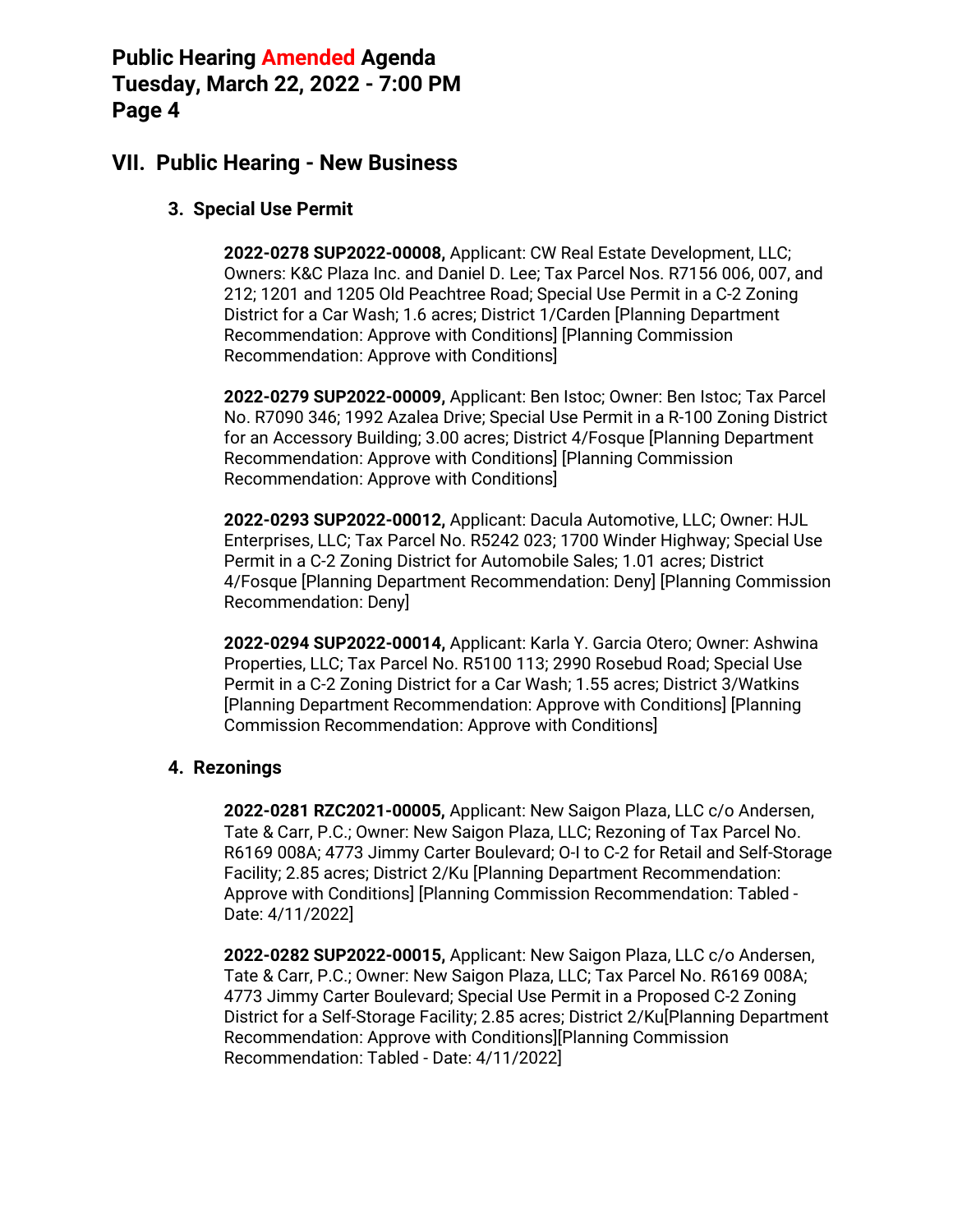### **VII. Public Hearing - New Business**

#### **4. Rezonings**

**2022-0288 RZC2022-00007,** Applicant: WF Sugar Hill, LLC c/o Andersen, Tate & Carr, P.C.; Owner: Estate of Jenifer Scott; Rezoning of Tax Parcel No. R7339 014; 5892 Suwanee Dam Road; C-1 to C-2 for a Car Wash; 0.8 acres; District 1/Carden [Planning Department Recommendation: Approve with Conditions] [Planning Commission Recommendation: Tabled - Date: 4/11/2022]

**2022-0289 SUP2022-000010,** Applicant: WF Sugar Hill, LLC c/o Andersen, Tate & Carr, P.C.; Owners: Estate of Jenifer Scott, Jennifer Antrobus, Susan Coltman, and Henry Johnson; Tax Parcel Nos. R7339 014 and 085; 5892 Suwanee Dam Road and 5922 Cumming Highway; Special Use Permit in a Proposed C-2 Zoning District for a Car Wash; 1.29 acres; District 1/Carden [Planning Department Recommendation: Approve with Conditions] [Planning Commission Recommendation: Tabled - Date: 4/11/2022]

**2022-0290 RZC2022-00011,** Applicant: Antonio Aviles; Owner: Antonio Aviles; Rezoning of Tax Parcel Nos. R6173 154 and 155; 1057 and 1065 Dickens Road; R-75 to C-1 for Retail; 0.68 acres; District 1/Carden [Planning Department Recommendation: Approve with Conditions] [Planning Commission Recommendation: Approve with Conditions]

**2022-0297 RZC2022-00006,** Applicant: Mustaq Moosa; Owners: Arthur Morris and Randolph Schneider; Rezoning of Tax Parcel No. R6050 262; 2600 Highpoint Road; R-100 to C-1 for Retail; 0.69 acres; District 3/Watkins [Planning Department Recommendation: Deny] [Planning Commission Recommendation: Deny]

**2022-0298 RZC2022-00008,** Applicant: Mustaq Moosa; Owners: Arthur Morris and Randolph Schneider; Rezoning of Tax Parcel No. R6050 262; 2631 Highpoint Road; R-100 to C-1 for a Convenience Store with Fuel Pumps; 0.83 acres; District 3/Watkins [Planning Department Recommendation: Deny] [Planning Commission Recommendation: Deny]

**2022-0299 RZC2022-00010,** Applicant: Mare Properties, LLC c/o Andersen, Tate & Carr, P.C.; Owner: Mare Properties, LLC; Rezoning of Tax Parcel No. R6204 004; 3404 Sweetwater Road; RM to C-1 for a Convenience Store with Fuel Pumps; 1.63 acres; District 1/Carden [Planning Department Recommendation: Approve with Conditions] [Planning Commission Recommendation: Approve with Conditions]

**2022-0291 RZM2021-00012,** Applicant: Senior Design Group, LLC c/o Andersen, Tate, & Carr, P.C.; Owner: Lois Properties, LLC; Rezoning of Tax Parcel No. R6013 014; 3800 Block of Centerville Highway and 3800-4100 Blocks of Egypt Road; R-100 to R-TH for Townhouses; 6.19 acres; District 3/Watkins [Planning Department Recommendation: Approve with Conditions] [Planning Commission Recommendation: Approve with Conditions]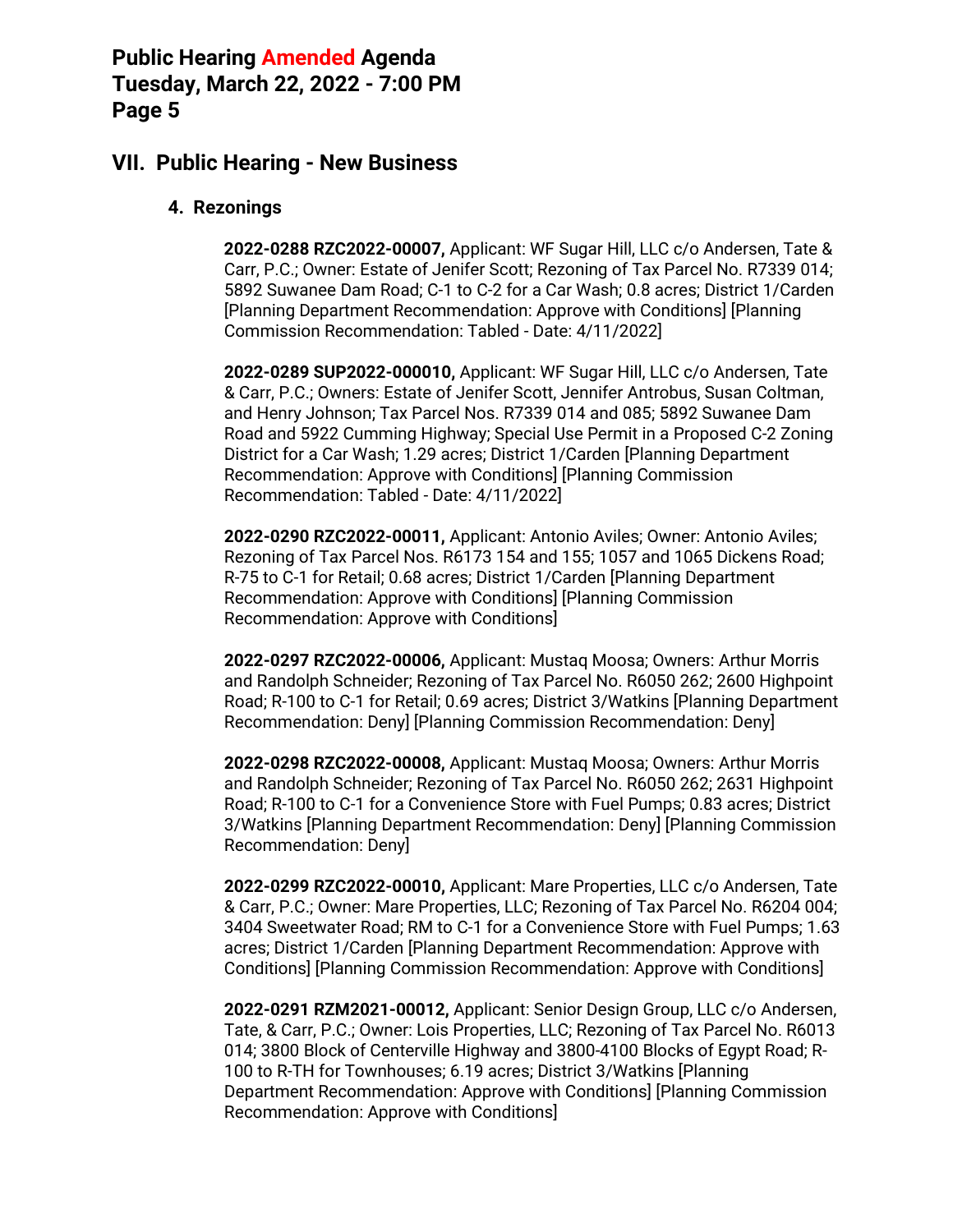### **VII. Public Hearing - New Business**

#### **4. Rezonings**

**2022-0292 RZM2021-00048,** Applicant: Ben Istoc; Owner: Ben Istoc; Rezoning of Tax Parcel Nos. R5050 002 and 029; 40 Patterson Road; C-1 and C-2 to R-TH for Townhouses; 2.02 acres; District 4/Fosque [Planning Department Recommendation: Approve with Conditions] [Planning Commission Recommendation: Tabled - Date: 4/11/2022]

**2022-0300 RZM2022-00006,** Applicant: Rich-West Properties, LLC c/o Mahaffey Pickens Tucker, LLP; Owners: Rich-West Properties, LLC and Timothy Harrison; Rezoning of Tax Parcel Nos. R6153 067, 067A, 096, and 104; 3075, 3079, and 3069 Lawrenceville Highway and 490 James Road; R-75 and R-TH to R-TH for Townhouses; 15.19 acres; District 4/Fosque[Planning Department Recommendation: Approve with Conditions as TND] [Planning Commission Recommendation: Approve with Conditions as Requested (R-TH)]

**2022-0301 RZM2022-00009,** Applicant: Rich-West Properties c/o Mahaffey Pickens Tucker, LLP; Owner: DEESCO, Inc.; Rezoning of Tax Parcel Nos. R5082 218 and R5079 028; 1420 Monfort Way and 1421 Monfort Road; RM, R-75, and C-2 to R-TH for Townhouses; 7.13 acres; District 4/Fosque [Planning Department Recommendation: Approve with Conditions] [Planning Commission Recommendation: Approve with Conditions]

**2022-0295 RZR2022-00008,** Applicant: Stanley Martin Homes, LLC c/o Andersen, Tate & Carr, P.C.; Owner: The Estate of Elizabeth A. Neustadt; Rezoning of Tax Parcel No. R7104 016; 1414 Old Peachtree Road; R-100 to TND for a Traditional Neighborhood Development; 40.0 acres; District 4/Fosque [Planning Department Recommendation: Approve with Conditions] [Planning Commission Recommendation: Tabled - Date: 4/11/2022]

**2022-0296 RZR2022-00009,** Applicant: H.S. Randall c/o Alliance Engineering and Planning; Owners: Vicki Bowen St Clair, DDW Real Estate Holdings LLC, and James Walton; Rezoning of Tax Parcel Nos. R5182 035, 5183 431, and 5203 221; 1210 New Hope Road; R-100 to TND for a Traditional Neighborhood Development; 53.46 acres; District 3/Watkins [Planning Department Recommendation: Deny] [Planning Commission Recommendation: Tabled - Date: 4/11/2022]